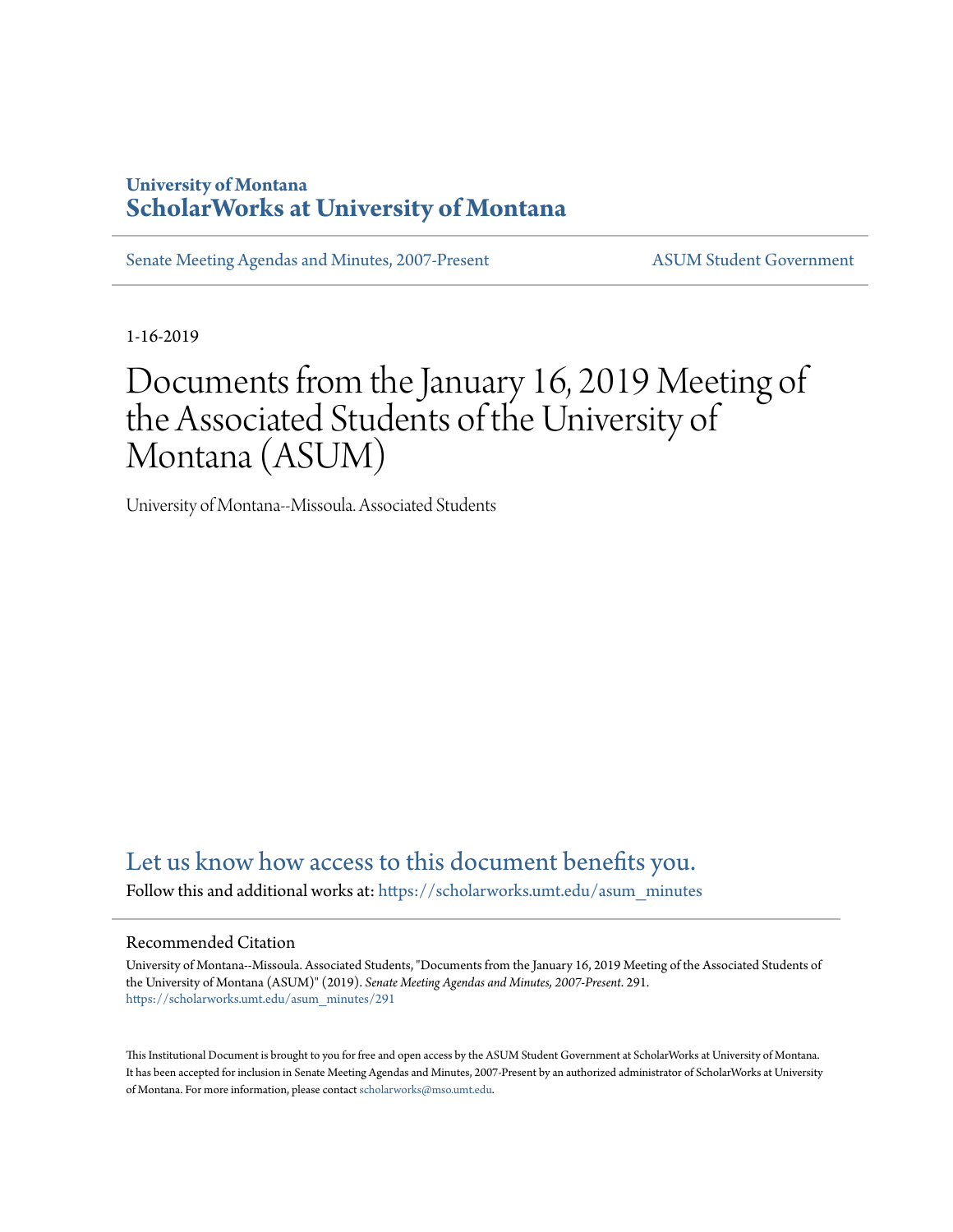

# **ASUM SENATE AGENDA Wednesday, January 16, 2019 UC 225 – 6:30 P.M.**

# **1. CALL MEETING TO ORDER**

- **2. ROLL CALL**
- **3. APPROVAL OF MINUTES**  December 5, 2018

### **4. PUBLIC COMMENT**

#### **5. PRESIDENT'S REPORT**

- a. Swearing in of new senators
- b. Faculty Advisor vote
- c. Jordan Hess, Director, ASUM Office of Transportation
- d. Eva Rocke, UM Sustainability Coordinator
- e. Committee Report
- f. Student Group Coordinator Update
- g. Other

# **6. VICE PRESIDENT'S REPORT**

- a. OCHE Information
- b. Committee Assignments
- c. Office Hour Tasks
- d. Administration Mentorships
- e. Committee Communication
- f. Other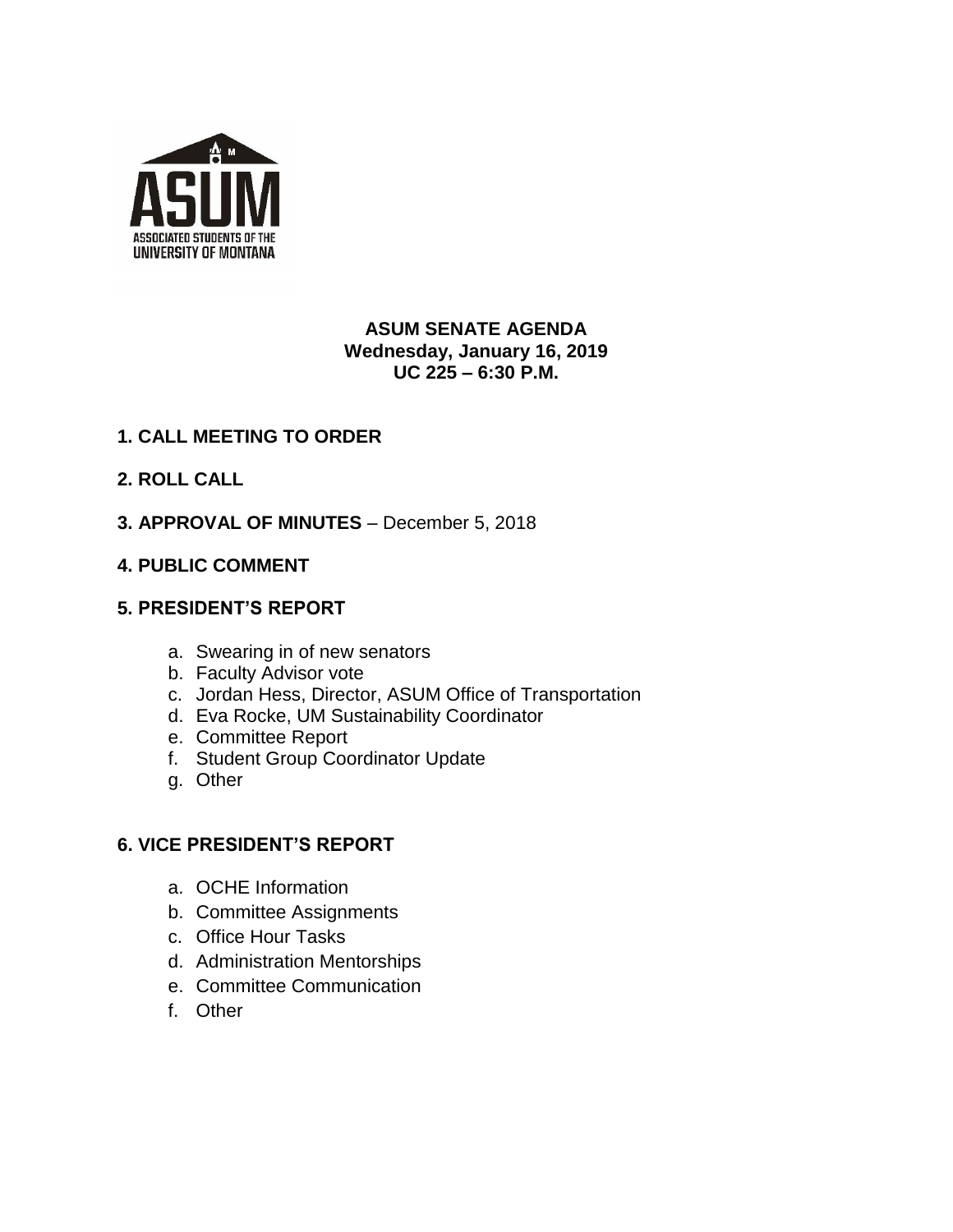### **7. BUSINESS MANAGER'S REPORT**

**Zero-Base Carryover: \$199,741.00 S.T.I.P.: \$189,959.00 Special Allocations total: \$10,733.00 Fall: \$3,033.00 Spring: \$7,700.00 Spring Travel: \$23,944.00 Union Emergency: \$6,195.00**

- a. Binder buddies
- b. Overview of accounts
- c. Birthdays
- d. Other

#### **8. COMMITTEE REPORTS**

#### **9. UNFINISHED BUSINESS**

#### **10. NEW BUSINESS**

**11. COMMENTS**

#### **12. ADJOURNMENT**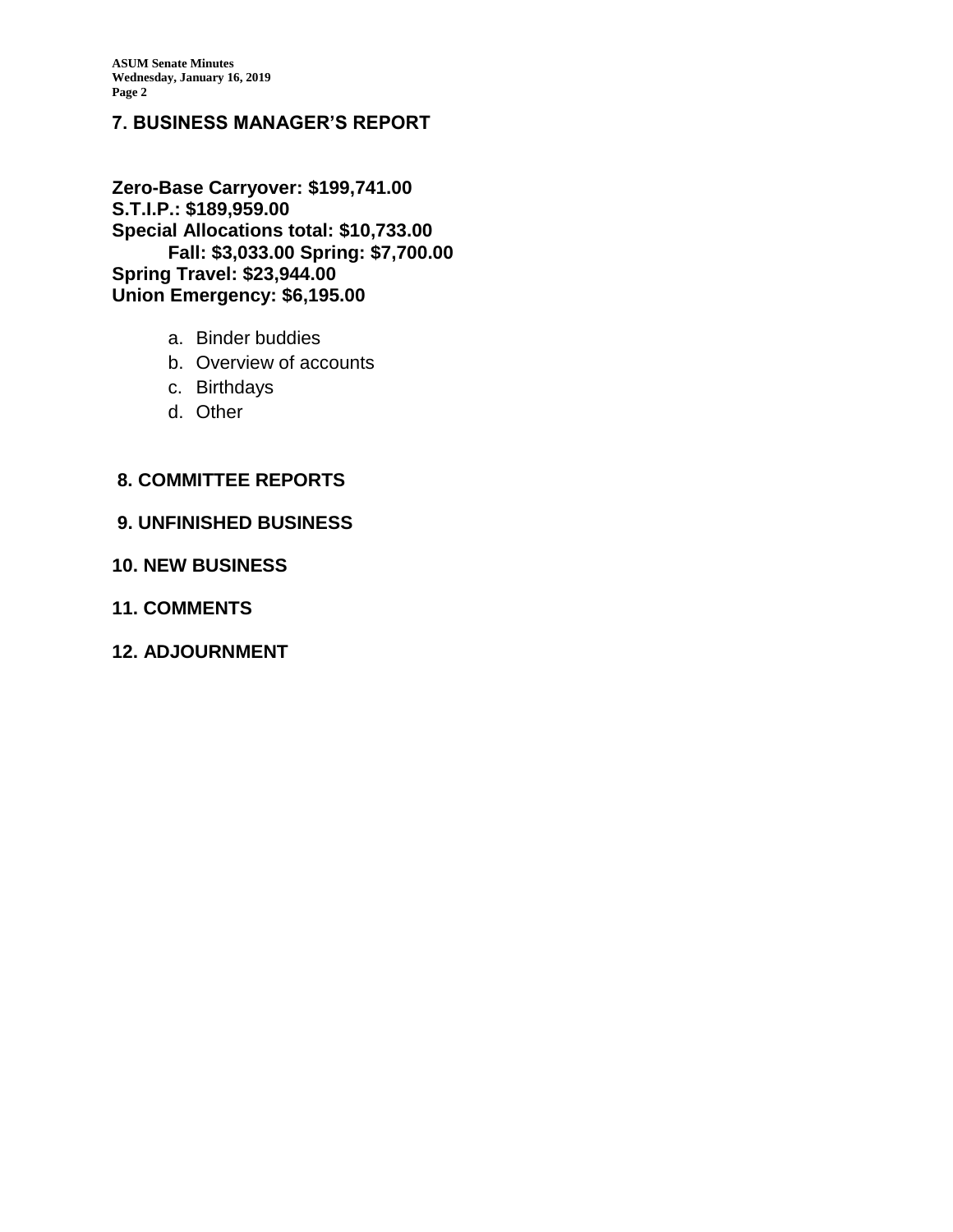#### **ASUM Senate Minutes** *Wednesday, January 16, 2019 UC225, 6:30 p.m.*

Chair Welch called the meeting to order at 6:34 pm.

The minutes from the December 5, 2018 meeting were approved.

#### **Public Comment**

- John DeBoer, former ASUM advisor and interim Dean of the College of Visual and Performing Arts
	- o Will still be available to senators
- Maggie Noriega, Forester's Ball Publicity Officer
	- o Senators are welcome to help set up for Forester's Ball
	- o Forester's Ball is February 1 and 2. Construction is from January 28-February 1.
	- $\circ$  Tickets are available online at GrizTix, and the student discount will be available in the UC from 8-5

#### **President's Report**

- a. Motion to approve new senators as a slate. Passed unanimously.
- b. New Senators were sworn in
- c. Megan Stark is the suggested ASUM advisor for the remainder of the year.
	- a. ASUM will look for a new advisor for next year, so communicate with President Butler about suggestions.
	- b. Parsons: What made you want to come back?
		- a. ASUM is important
	- c. Motion to approve Megan Stark as ASUM faculty advisor. Passed unanimously.
- d. Jordan Hess, Director of ASUM Office of Transportation
	- a. Office of Transportation has been working with Downtown Missoula Partnership to improve options for students
	- b. Working with Mountain Line on a new facilities plan
	- c. Working with Facilities and Sustainability on parking changes
		- a. Convenient, affordable access to campus is a priority
	- d. Focusing on complying with regulations associated with the grant for electric buses from last year
	- e. ASUM electric buses have saved money and resources
	- f. ASUM Transportation Ambassadors
		- a. Promote sustainable methods of transportation around Missoula
		- b. Educate students, faculty, and staff about sustainable transportation options
		- c. Activities
			- 1. Manage bike fleet and bike rentals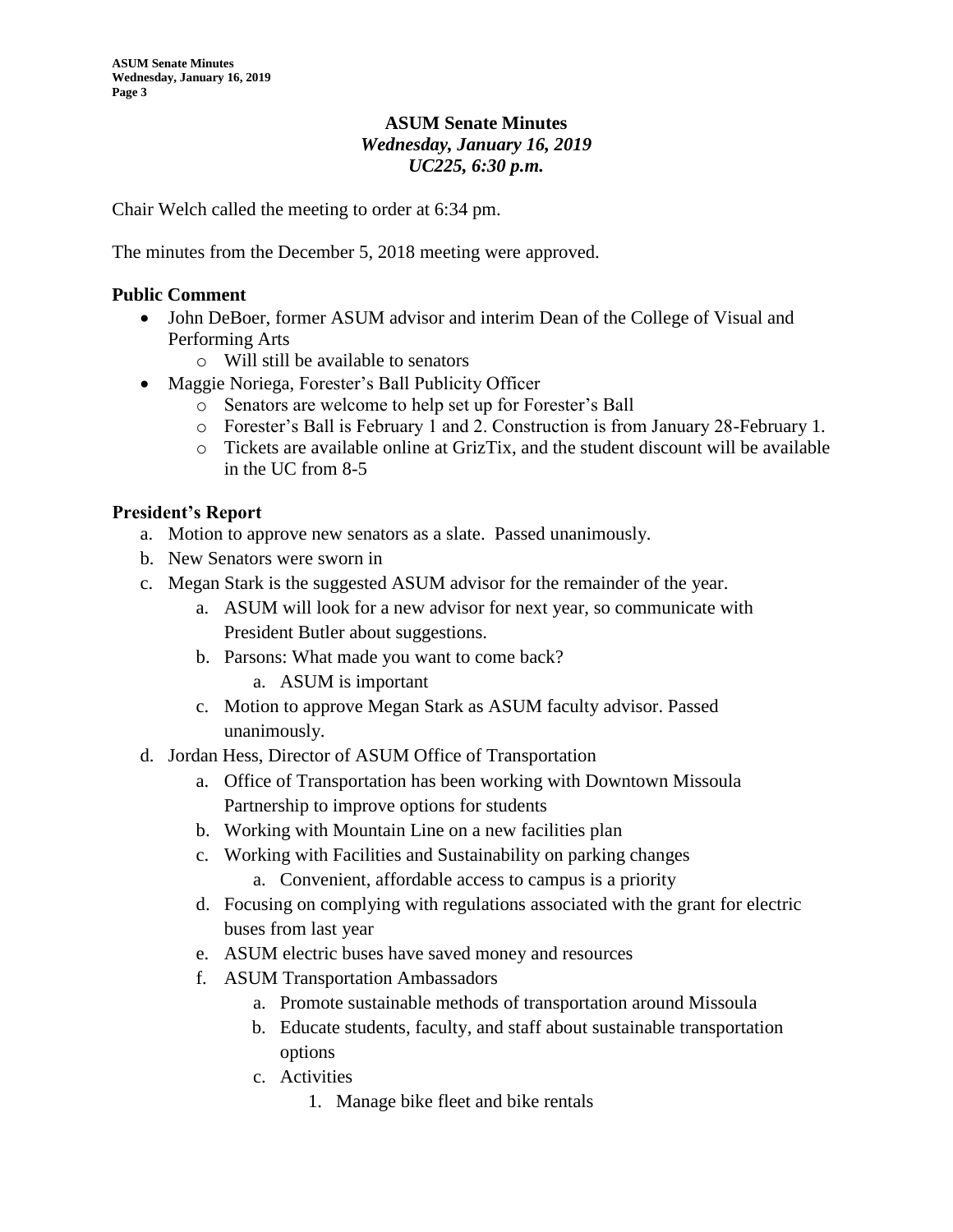- 2. Tabling around campus and at Missoula College
- 3. ASUM Transportation offers free bike lights
- 4. Collaborate with other groups in Missoula and on campus a. Commuter challenge with Missoula in Motion in March
- 5. Looking to increase their one-on-one interactions and education
- 6. Want to improve interactions between commuters
- 7. Increasing their activity on social media (@asumtransportation)
- 8. February  $8<sup>th</sup>$  is Bike to Work day. There will be tables around campus.
- d. Ambassadors have office hours
- e. Parsons: What kind of outreach are you doing for the commuter challenge?
	- 1. They are just starting, but will mostly be helping out Missoula in Motion
	- 2. They are also focusing on helping outside groups spend more time on campus
- f. Parsons: Where is Transportation at on collaborating with Mountain Line for the storage facilities?
	- 1. Mountain Line has hired a consultant
		- a. Location analysis and selecting a site
		- b. Analysis should be complete in May, decision next year
- g. Johnston: Will the new buses be on new routes, or replace old buses?
	- 1. The electric buses will replace old buses
- e. Eva Rocke, UM Sustainability Coordinator, will not be at the meeting, but will discuss parking at a future meeting
- f. Committee Reports
	- a. ASUM Staff Meeting
		- a. Search committee for new Sustainability Director
		- b. Child Care is at maximum capacity
	- b. Student Affairs directors meeting
	- c. New VP for Operations and Finance is Paul Lasiter
		- a. Will be at a future senate meeting to talk about mandatory fees
- g. Student Group Coordinator Update
	- a. President Butler will be the new direct supervisor for SGC, shared with Hailey Michelson
		- a. Please bring suggestions to President Butler
	- b. SGC will be the one helping all student groups with budgeting questions
	- c. Parsons: What is Hailey Michelson's relationship with ASUM, and why does she have partial oversight of the SGC?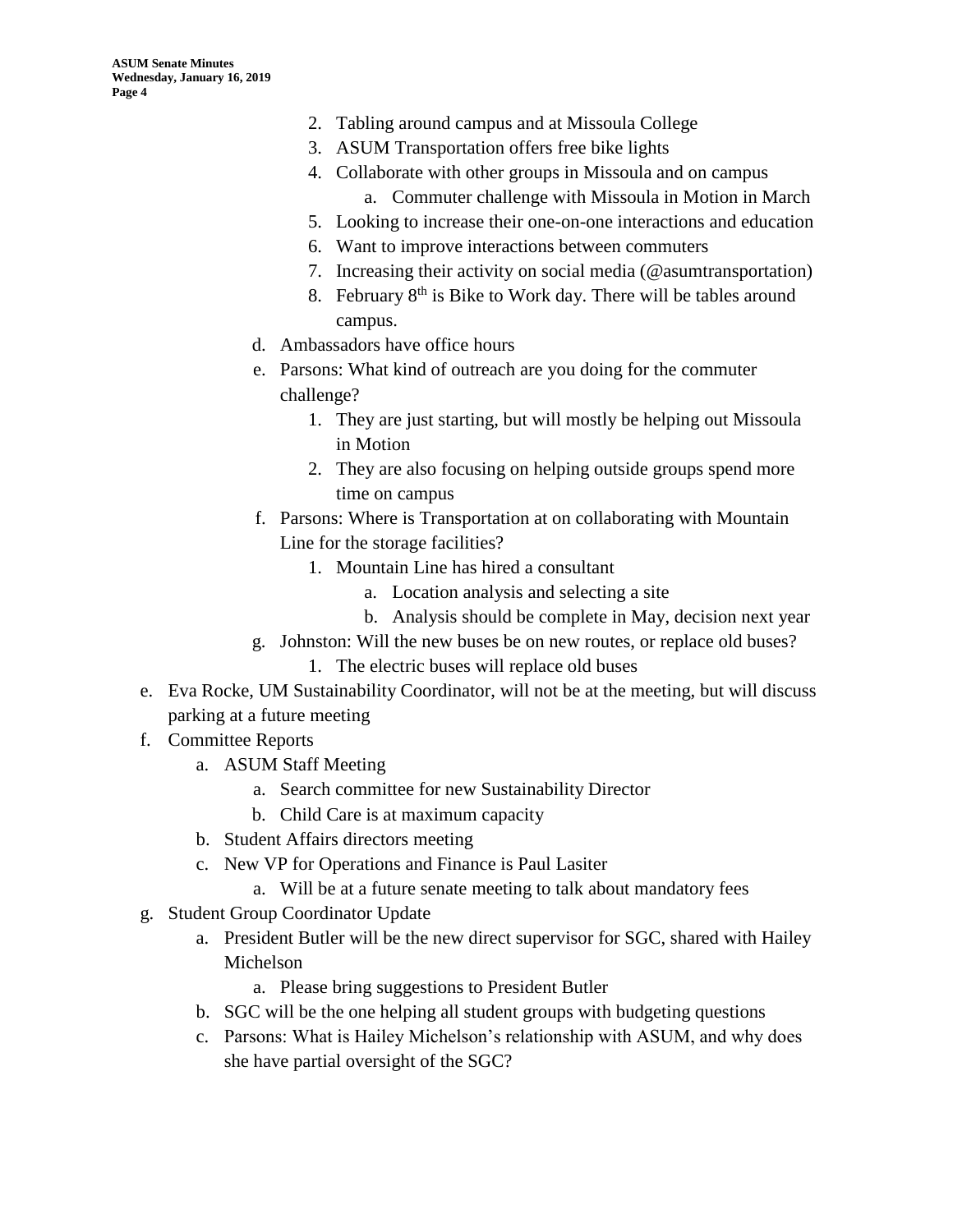- a. ASUM worked with her to create this position, and the Branch Center provides half of her funds
- d. Hanley: In the future, do you want to hire a staff member, or will you hire a student year-to-year?
	- a. For now, we will hire a student on a yearly basis. The funds don't currently exist for a full-time staff person.
- e. BM Schafer: At most schools, all student group funding is done through the student union instead of student government
- h. Update on legislature
	- a. SPA is watching some bills, but it's very early
	- b. Execs went to Helena and visited with the lobbyists, and a subcommittee hearing on Education with OCHE
		- a. Discussed resident student access
	- c. Met with legislators
	- d. Next Tuesday is MUS reception in Helena
	- e. Lobby Day updates coming soon

### **Vice President's Report**

- a. OCHE information on Resident Student Access
	- a. Universities are working together with OCHE to recruit Montana students to Montana universities
		- i. Change from individual efforts by campus
	- b. New bill this year that will allow the MUS to look at ACT scores of high school students
	- c. State-sponsored financial aid has decreased in recent years. Montana has one of the lowest rates of state support
	- d. Working on a new college access portal for all MUS members
		- i. Students will be matched to a counselor that will help them make the best choice in the MUS (long-term plan)
	- e. Brown: Why are we focusing recruiting efforts in-state when there are not that many students to be gained?
		- i. This is very important for legislators, which is the way to keep in-state tuition low
		- ii. UM will continue to try and recruit students
	- f. Hanley: At the last BOR, changes to residency requirements were being considered. Is OCHE still looking at potential effects?
		- i. OCHE hasn't released full info yet, but that's not included in this information
		- ii. Hanley: What is the timeline on those decisions?
			- 1. VP Welch is not sure when it will be introduced
	- g. Parsons: Is anyone actively trying to advocate for vocational schools and firstgeneration students?
		- i. OCHE emphasized CTE and helping students who aren't looking for a 4 year university find other options in-state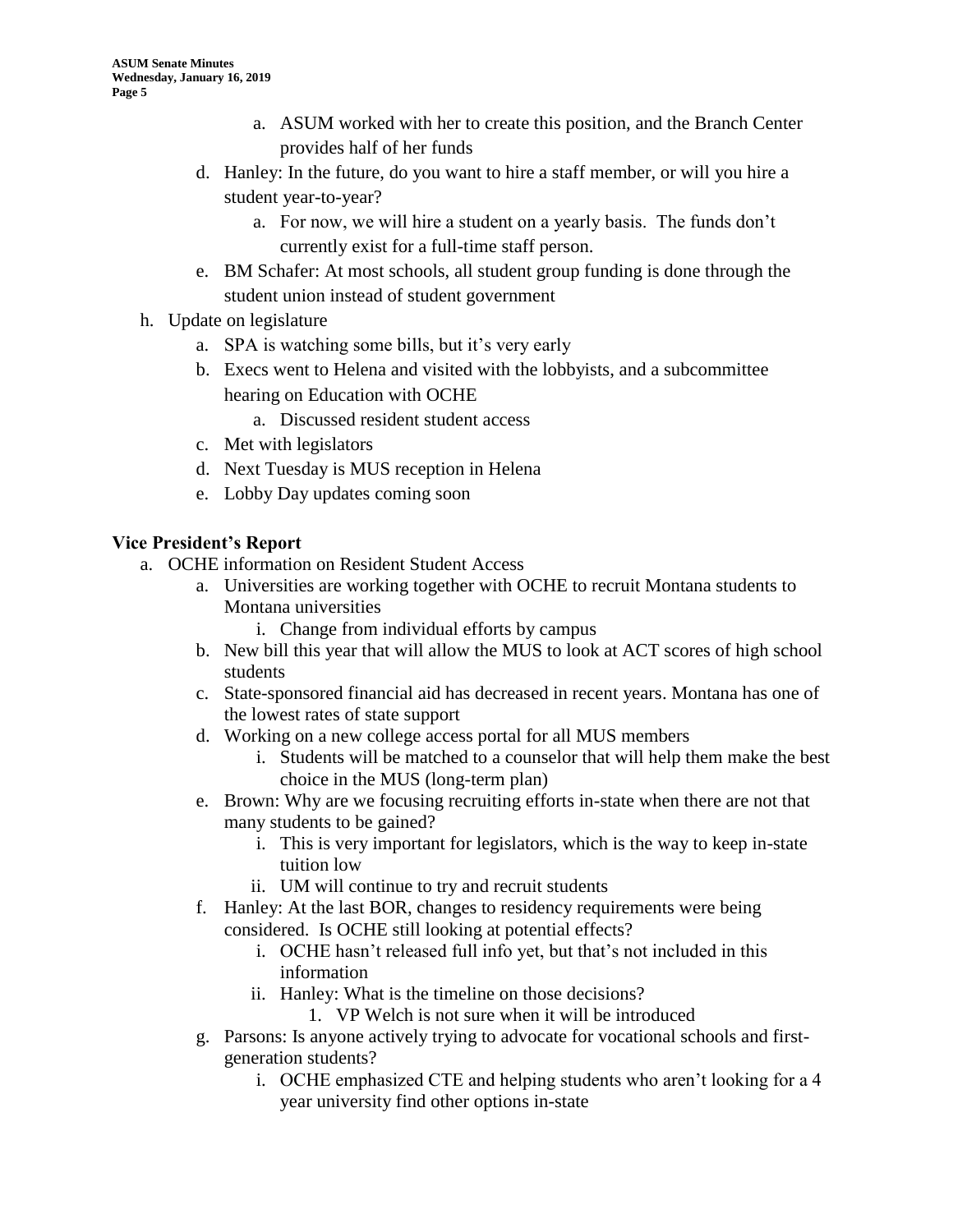- h. Corkish: Is there an actual goal for this? What defines success?
	- i. There was not an exact goal, but Montana would like to reach the national average of college continuation. They are currently below.
- i. Miranda: Who is included in students who "stay in state"?
	- i. This includes students who attend MUS institutions. Schools that are not part of the MUS are not counted in this percentage.
- j. Akmal: What was the problem with ACT scores?
	- i. A law was passed restricting the MUS from seeing high school students' scores unless the student paid to have them sent
- k. Brown: How will these goals reach students who aren't attending college? It seems like they would attract students who want to attend college, but might go out of state.
	- i. They are using these strategies to try and get students who are not attending college to attend school in-state.
	- ii. Akmal: These strategies are proven to increase college attendance among low-income students.
- l. Milton: This document mentions a \$5 million match by the Foundations. Is the UM foundation aware of that?

i. Yes, they are

- m. Schei: Has the MUS looked to incorporate more options, like vocational or cosmetology schools?
	- i. The execs don't know but will look into it
- n. Parsons: Would like to know more about efforts to recruit non-traditional students.
	- i. OCHE is looking at the best way to do this.
- o. Paz: Does the percentage of people who stay in state include 2 year colleges and tribal colleges?
	- i. Yes, it does
- p. Anderson: Is OCHE looking at ways to make the academic process more efficient?
	- i. Execs will look into it
	- ii. Parsons: OSS is working to improve their alert systems for students in danger of losing financial aid or entering academic probation
- q. Paz: Where will these counselors who will help high school students be located?
	- i. This isn't known yet, OCHE is still working on the exact processes
- r. Grewell: Does this in-state number include private institutions?
	- i. No, but not sure where those students are represented in the percentages
- s. Flanagan: When the MUS changed from a formula funding system to a performance funding system, how did that affect resident student access?
	- i. Execs are not sure
- t. Johnston: Believes it would be more efficient to target large cities.
	- i. This report is about resident student access and was made for the MT legislature
- u. Johnston: Does MUS have other ideas about retention?
	- i. Probably, but that wasn't discussed in this report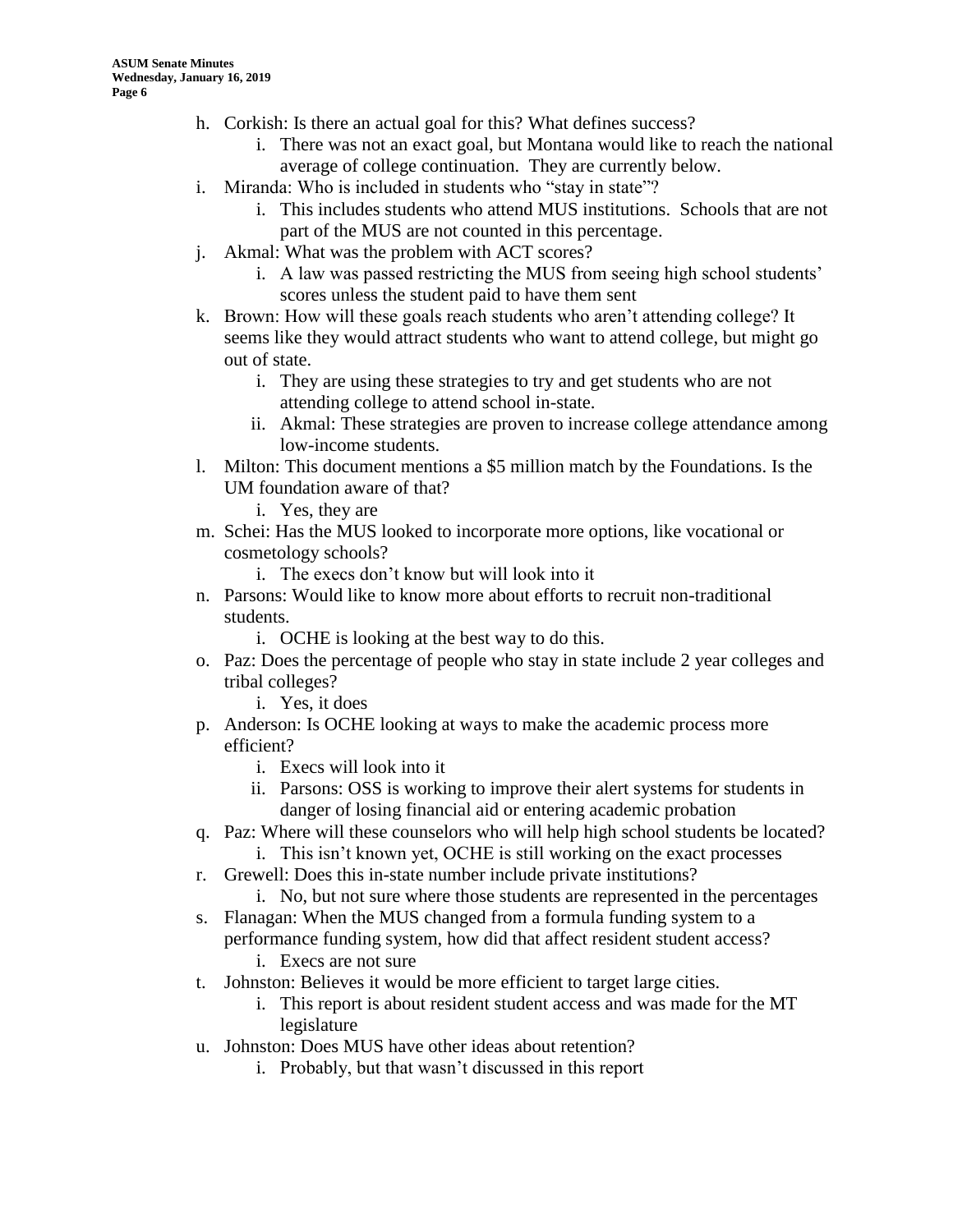- v. Milton: The list of state-sponsored financial aid shows that some programs have been defunded or finished. Is there any chance that these will be reauthorized?
	- i. There are not currently bills related to these programs. The Governor's proposal includes new scholarship programs.
- w. Schafer: Legislature appropriates funds and OCHE drives policy for the whole MUS. Each member of the MUS also has its own policies. OCHE believes that a reduction in state aid was a factor in the lower capture of in-state students, and that returning this aid will help.
- x. Schei: How can senators influence out of state students to care about these issues? i. Any funding is a benefit for the University
- y. Johnston: Having more money in the MUS benefits out of state students
- z. Woody: How did states with more state funding per student fund their programs? Is OCHE's plan based on any other states?
	- i. It depends a lot on what percentage of funding comes from the state, and in Montana that percentage is low. Montana also has low tax revenue.
- aa. Hanley: Montana is doing a good job of keeping tuition low, but a bad job on state-sponsored financial aid. What is the discussion around that?
	- i. Most discussions were about if state-sponsored aid would be need-based or merit-based
- b. Office Hour Tasks
- c. Committee Assignments
	- a. Discussion called by Parsons
	- b. Parsons: Search committees weren't updated
		- i. They will be updated next week
	- c. Committee assignments were approved
- d. Administrative Mentorships
	- a. New senators should sent their top 3 choices for a mentor to VP Welch via email
- e. Committee meeting times should be set by Sunday
- f. OCHE Event
	- a. Tuesday, January 22
	- b. Looking for a student who is trained to drive a University vehicle
- g. Student Lobby Day will be February 12 in Helena
	- a. Details forthcoming, but please keep this day as free as possible
- h. Campus Day of Action will be February 21
- i. General updates
	- a. Tell the receptionists when you attend your office hour
	- b. Make sure to take committee attendance
	- c. Please give VP Welch 48 hours to respond to your email. Only send texts in case of emergency

# **Business Manager's Report**

**Zero-Base Carryover: \$199,741 S.T.I.P.: \$189,959 Union Emergency: \$6,195**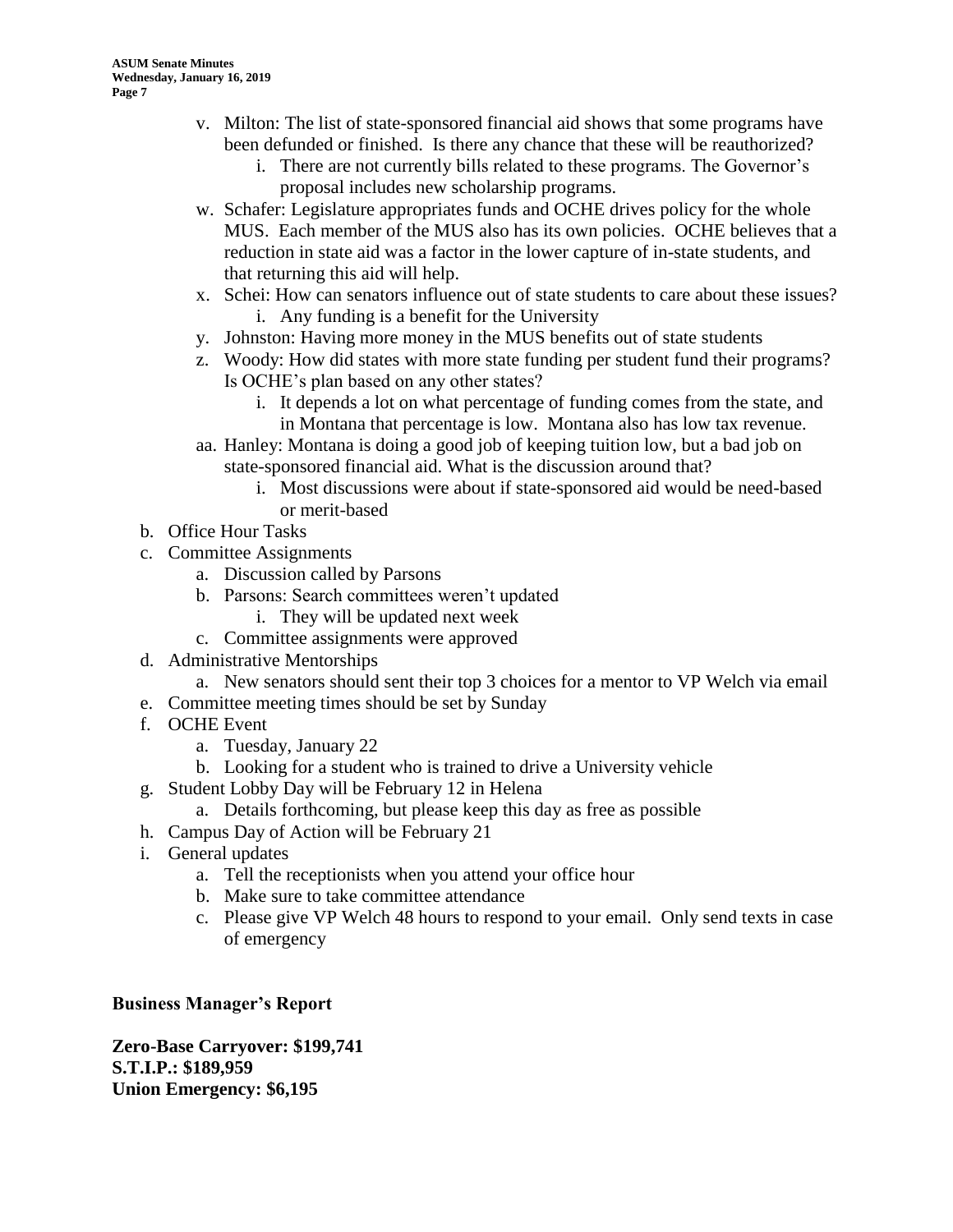#### **Special Allocation: \$10,733 Spring Travel: \$23,944**

- Binder Buddies
	- o Binders for final budgeting are shared
	- o Options:
		- Completely random assignment, or
		- BM Schafer can pair new senators with returning senators
	- o Binder buddies might change every day
	- o Akmal: At retreat, you said that we would have the same binder buddy throughout budgeting. Has that changed?
		- There are a few options, but BM Schafer thinks that pairing new senators with returning senators will be best
		- Same binder buddy each day, but the pairs would sit next to different other pairs
	- o Nelson: Would new senators have any say in their binder buddy?
		- Pairs are always subject to change, and Schafer wants to make sure that the process moves smoothly
	- o BM Schafer reserves the right to change binder buddies. She will bring a sign up sheet to the next meeting
- Overview of accounts
	- o Zero-base Carryover
		- All ASUM funds must be spent within the fiscal year. If they are not spent, they return to zero-base
	- o STIP/State Term Investment Pool
		- Purchases equipment in amounts over \$150
		- Items must last for at least 2 years
	- o Special Allocations
		- Unforeseen events or unforeseen costs for previously planned events
	- o Spring Travel
	- o Union Emergency: for unexpected travel expenses for music and sports unions
- Birthdays

#### **Committee Reports**

- a. Anderson: Child care will meet tomorrow at 8 in the ASUM office to discuss budget. Will meet with Foundation next week. 80 kids are on the waiting list, so they are working on solutions.
	- i. GPSC will meet next Thursday at 8 in the law school
- b. Akmal: Gen Ed met today. Gen ed pilot may be bumped to Fall 2020. Looking to increase interdisciplinary classes and seminar options.
- c. Corkish: ASCRC met yesterday to discuss using Starfish to reach out to students sooner. Senators were asked to write a similar resolution to show support.
	- i. Hanley: Where can we find a copy of their resolution?
		- 1. Probably online, but Corkish can send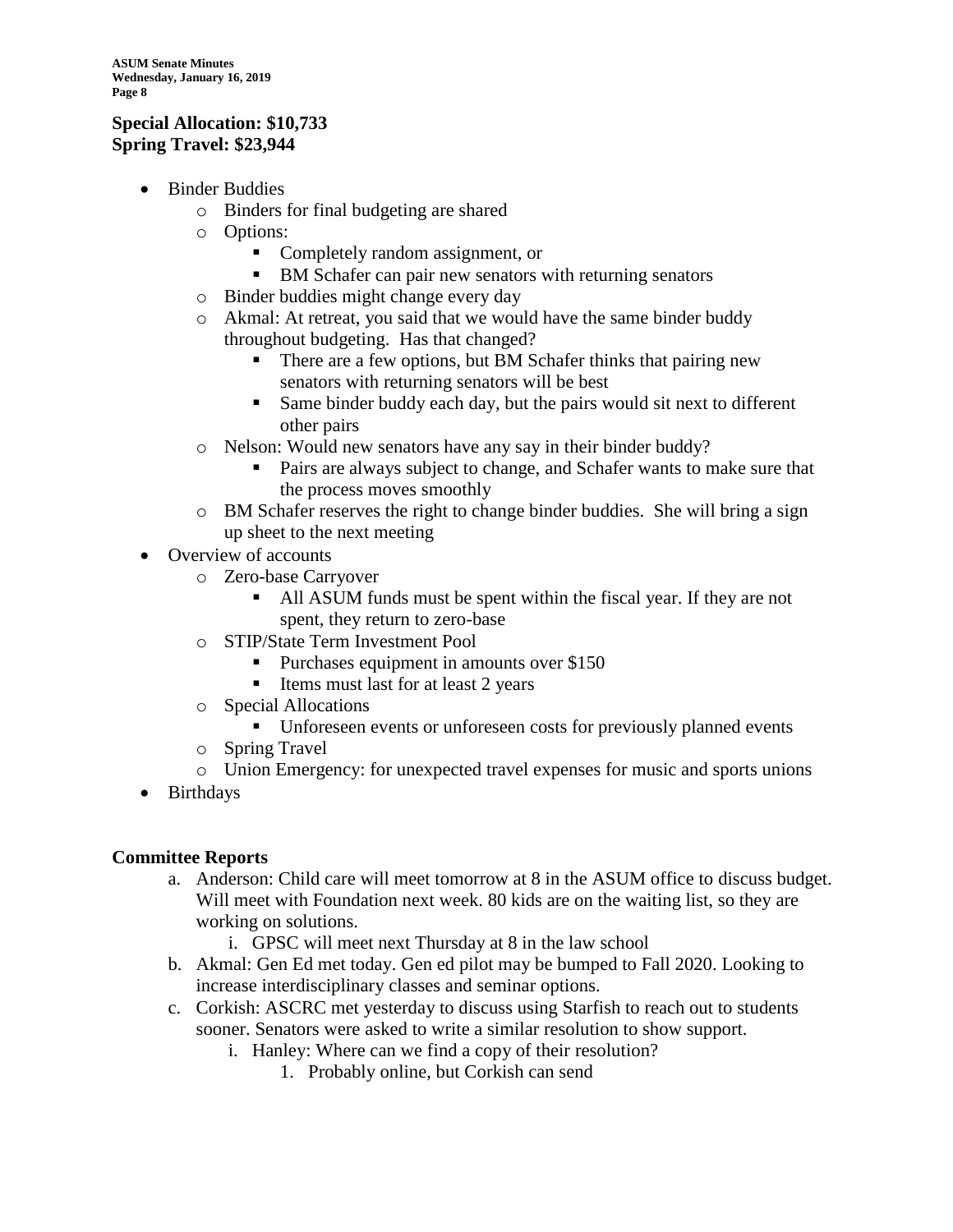- d. Gregory: Motion to approve School Psychology Student Organization and Arabic Club as student groups. Unanimously approved.
- e. Koch: Housing and Marketing and outreach committee scheduling emails going out soon.
- f. Hanley: Relations and Affairs will meet on Fridays at 5, starting this Friday, in the ASUM conference room. Transportation scheduling email will go out soon.
- g. Belcher: Online Program Management committee drafted a document to bring in an online program management company. Some contention over faculty control, but this company would manage some of the recruitment. Over the semester, the committee will look at companies that are interested and make recommendations to the president and provost. UM would likely begin working with the company this summer. Committee will meet on Friday at 9 am.
	- i. Please respond to SPA scheduling meeting.
	- ii. UPC will meet biweekly on Fridays at 1pm.
	- iii. Schei: How will these companies control and protect student information?
		- 1. The RFP includes information about security, and Belcher will bring a copy to the next meeting.
	- iv. Parsons: Are there significant costs with outsourcing this?
		- 1. UM would sign a contract with the company to give these companies a part of the tuition
	- v. BOR policy about tuition would affect potential rates
	- vi. BM Schafer: Can Belcher ask the committee about fees for those students? 1. Belcher will ask about the ASUM fee
- h. Parsons: Please respond to Legal scheduling email. Will probably meet Friday afternoons, starting next Friday.
- i. Grewell: Interview committee will probably not meet.
- j. Hiett: Pantzer award committee met and award should be announced next month.
	- i. Orientation committee continues. Orientation will now be 7 days and include a Big Sky Experience for all students, but the final schedule is still in progress. Waiting on the president and provost to meet to discuss funding and credit
		- 1. Parsons: How will orientation affect non-traditional students?
			- a. Waiting on President and Provost to meet to decide
		- 2. Schei: What will the costs be for orientation?
			- a. Still unknown. Potentially for-credit. Students will be able to move into the residence halls for orientation. Exact numbers are unknown.
		- 3. Corkish: If orientation were offered as a credit, how would that be applied?
			- a. Would be a C&I credit, like freshman seminar
		- 4. Milton: Have incoming freshmen in marching band and athletes been considered?
			- a. That would count as a kind of Big Sky Experience, probably
		- 5. Johnston: How are the events organized for this new orientation? What else will be added, in addition to the BSE?